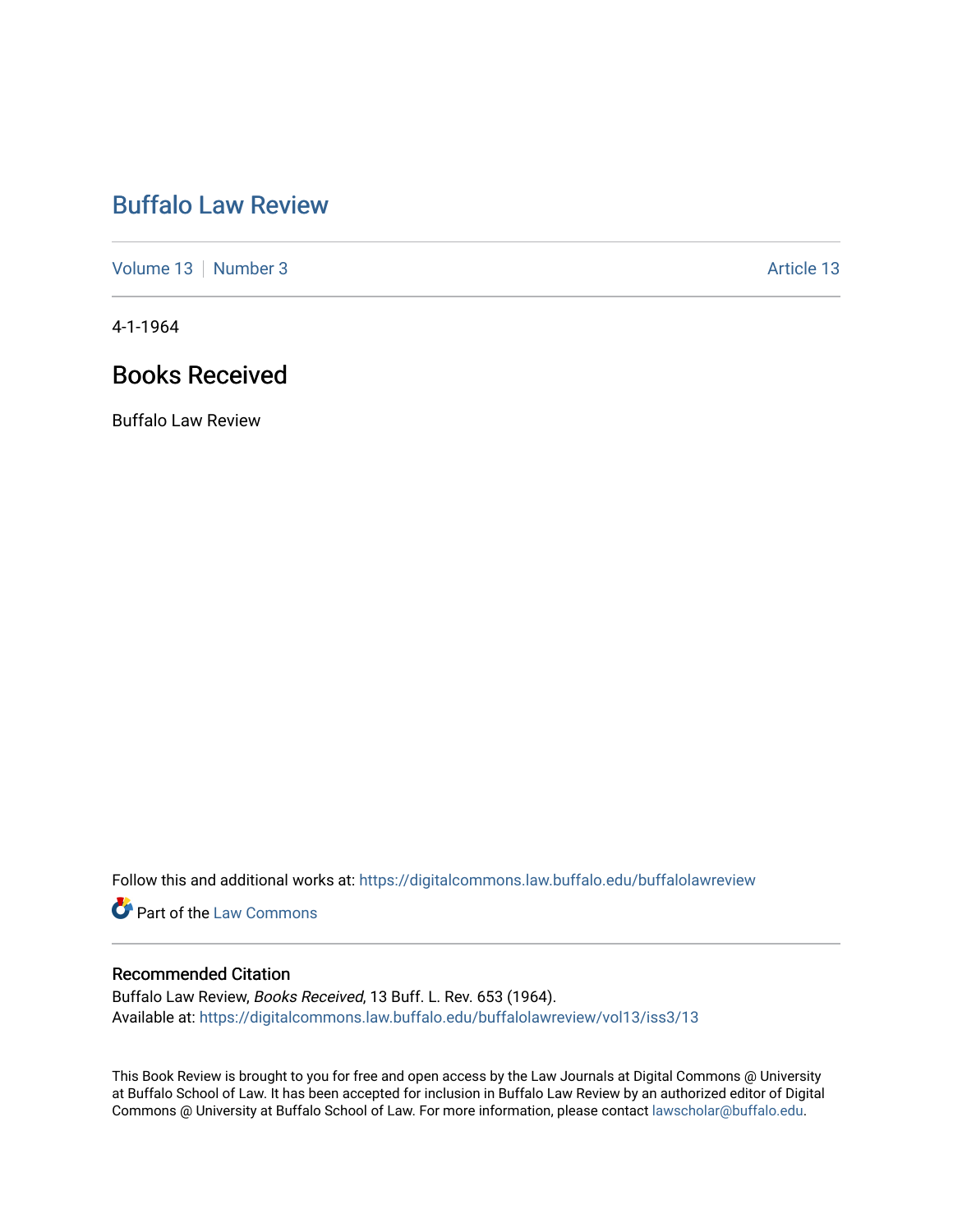- AMERICAN BUREAUCRACY. By Peter Woll. New York, New York: W. W. Norton & Company, Inc., 1963. Pp. 184. \$1.95/Paperback.
- THE APPROACH TO SELF-GOVERNMENT. By Sir W. Ivor Jennings. Boston, Massachusetts: Beacon Press, 1963. Pp. 204. \$1.75/Paperback.
- THE ARGENTINE PENAL CODE. Translated by Emilio Gonzalez-Lopez. South Hackensack, New Jersey: Fred B. Rothman & Company, 1963. Pp. 114. \$4.95 (American Series of Foreign Penal Codes No. **6).**
- THE ART OF SUMMATION. Edited by Melvin Block. New York, New York: New York State Association of Trial Lawyers, **1963. Pp.** 394. **\$10.00.**
- BAR ExAms. New York, New York: ARCO Publishing Company, Inc., 1964. Pp. 100. \$5.00/Paperback.
- Busnss LAW. By Harold F. Lusk. Homewood, Illinois: Richard D. Irwin, Inc., 7th edition, 1963. **Pp.** 1200. \$8.95/College; \$11.95/trade.
- CASES **AND** MATERIALS ON EVIDENCE. By Jerome Prince. Brooklyn, New York: The Foundation Press, Inc., 3d edition, 1963. **Pp.** 817. \$12.00.
- THE COLD WAR **AND THE** INCOME TAx: A PROTEST. By Edmund Wilson. New York, New York: Farrar, Straus and Company, Inc., 1963. Pp. **118.** \$2.95.
- COMPARATIVE LAW **AND** SOCIAL THEORY. By Jerome Hall. Baton Rouge, Louisiana: Louisiana State University Press, 1963. Pp. 167. *\$5.00.*
- CONFLICT OF LAWS. By Albert A. Ehrenzweig. St. Paul, Minnesota: West Publishing Company, 1962. Pp. 824. \$10.00.
- THE CONSERVATIVE AMERICAN. By Clarence Manion. New York, New York: The Devin-Adair Company, 1964. Pp. 210. \$4.75.
- CONSTITUTIONALISM IN GERMANY **AND THE FEDERAL CONSTITUTIONAL COURT. By** Edward McWhinney. Leyden, Holland: **A.** W. Sythoff, **1962. Pp. 71. \$3.85.**
- CORPORATE PRACTICE. By Carlos L. Israels. New York, New York: Practising Law Institute, 1963. Pp. 606. **\$15.00.**
- DISARMAMENT. Edited by Lyman M. Tondel, Jr, Dobbs Ferry, New York: Oceana Publications, Inc., 1964. **Pp. 98.** \$3.95/Hardbound; \$1.75/Paperback.
- FIRST AMENDMENT FREEDOMS. By Milton R. Konvitz. Ithaca, New York: Cornell University Press, **1963.** Pp. 933. **\$9.75.**

Ň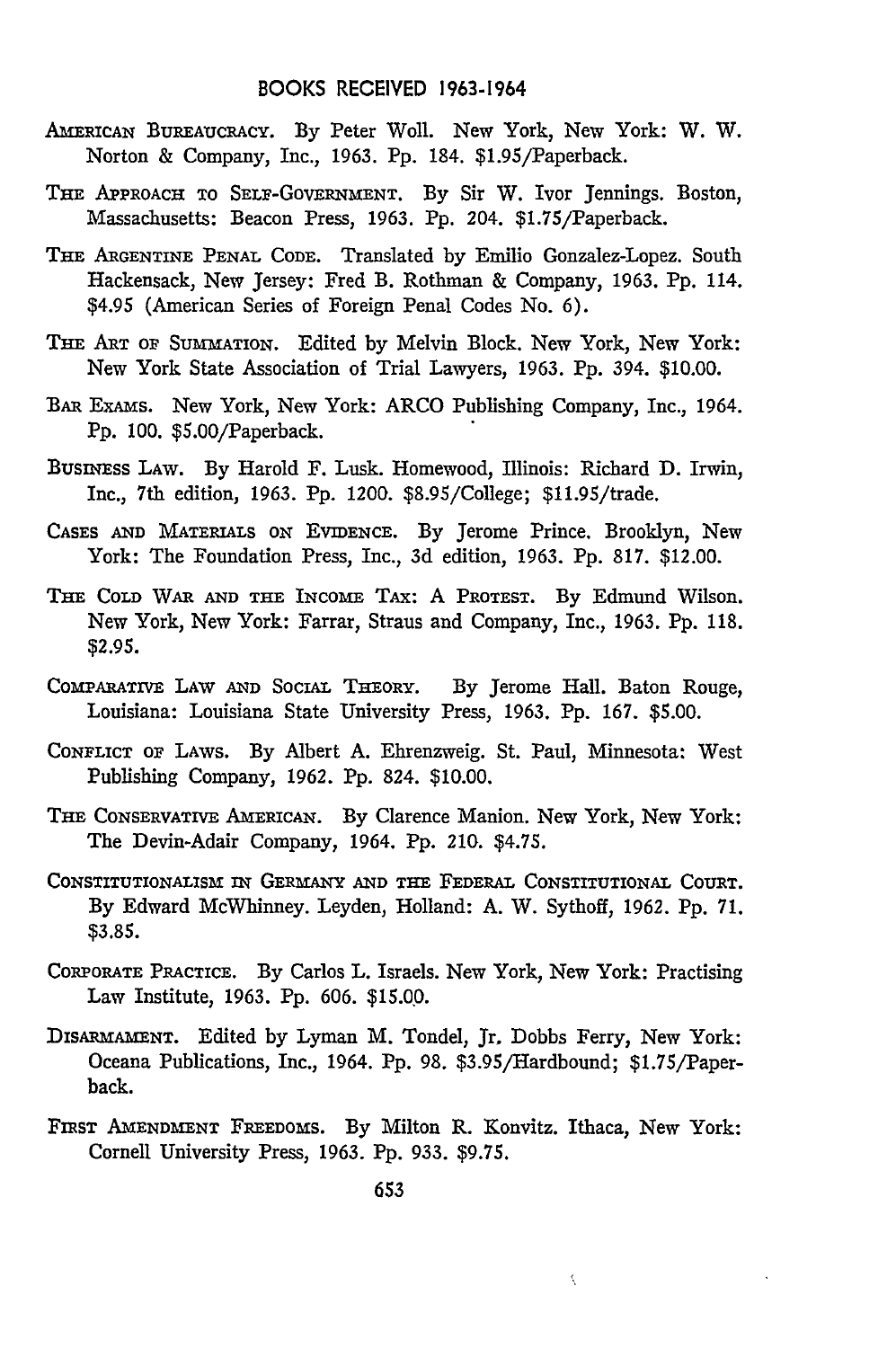- FoRD: **DECLINE** AND REBIRTH. By Allan Nevins and Frank Ernest Hill. New York, New York: Charles Scribner's Sons, 1963. Pp. 508. \$8.95.
- THE GREAT RIGHTS. Edited by Edmond Cahn. New York, New York: The Macmillan Company, 1963. Pp. *242.* \$5.95.
- THE INTER-AmERICAN SECURITY SYSTEM **AND THE CUBAN CRISIS.** Edited **by** Lyman M. Tondel, Jr. Dobbs Ferry, New York: Oceana Publications, Inc., 1964. Pp. 96. \$3.95/Hardbound; \$1.75/Paperback.
- AN INTRODUCTION TO INTERNATIONAL LAW. By J. **G.** Starke. Washington, D. C.: Butterworth Inc., 5th edition, 1963. Pp. *555.* \$9.00.
- THE IssuEs **IN** THE BERLiN-GERmANY CRISIS. Edited by Lyman M. Tondel, Jr. Dobbs Ferry, New York: Oceana Publications, Inc., 1963. Pp. 80. \$3.95/Hardbound; \$1.75/Paperback.
- INVERSE CONDEMNATION: **THE** CONSTITUTIONAL LIMITS **OF** PUBLIC RESPONsIBILITy. By Daniel R. Mandelker. St. Louis, Missouri: Washington University, 1964. Pp. 122. Temporary Edition.
- JEFFERSON AND CIVIL LIBERTIES. By Leonard W. Levy. Cambridge, Massachusetts: The Belknap Press of the Harvard University Press, 1963. Pp. 225. *\$5.95.*
- JURrmETRiCS. Edited by Hans W. Baade. New York, New York: Basic Books, 1964. Pp. **270.** \$5.95.
- JUSTICE IN THE U.S.S.R. By Harold J. Berman. New York, New York: Vintage Books (Random House), Revised edition, 1963. Pp. 450. \$2.45/ Paperback.
- LANDMARKS OF LAW. Edited by Ray D. Henson. Boston, Massachusetts: Beacon Press, 1963. Pp. 461. \$2.95/Paperback.
- LAW **AND** ECONOMICS. By James Willard Hurst. Cambridge, Massachusetts: Harvard University Press, 1964. Pp. 946. \$17.50.
- LAW, LIBERTY AND PSYCHIATRY. By Thomas Stephen Szasz. New York, New York: The Macmillan Company, 1963. Pp. 281. \$7.50.
- LAWYERS **ON** THEIR OWN: A STUDY OF INDIVIDUAL PRACTITIONERS **IN CHI-**CAGO. By Jerome E. Carlin. New Brunswick, New Jersey: Rutgers University Press, 1962. Pp. 234. \$6.00.
- THE LIBERTIES OF AN AMERICAN. By Leo Pfeffer. Boston, Massachusetts: Beacon Press, 1963. Pp. 328. \$2.45/Paperback.
- THE LIFE OF THE LAW. Edited by John Hannold. New York, New York: The Free Press of Glencoe (The Macmillan Company), 1964. Pp. 581 **\$10.00.**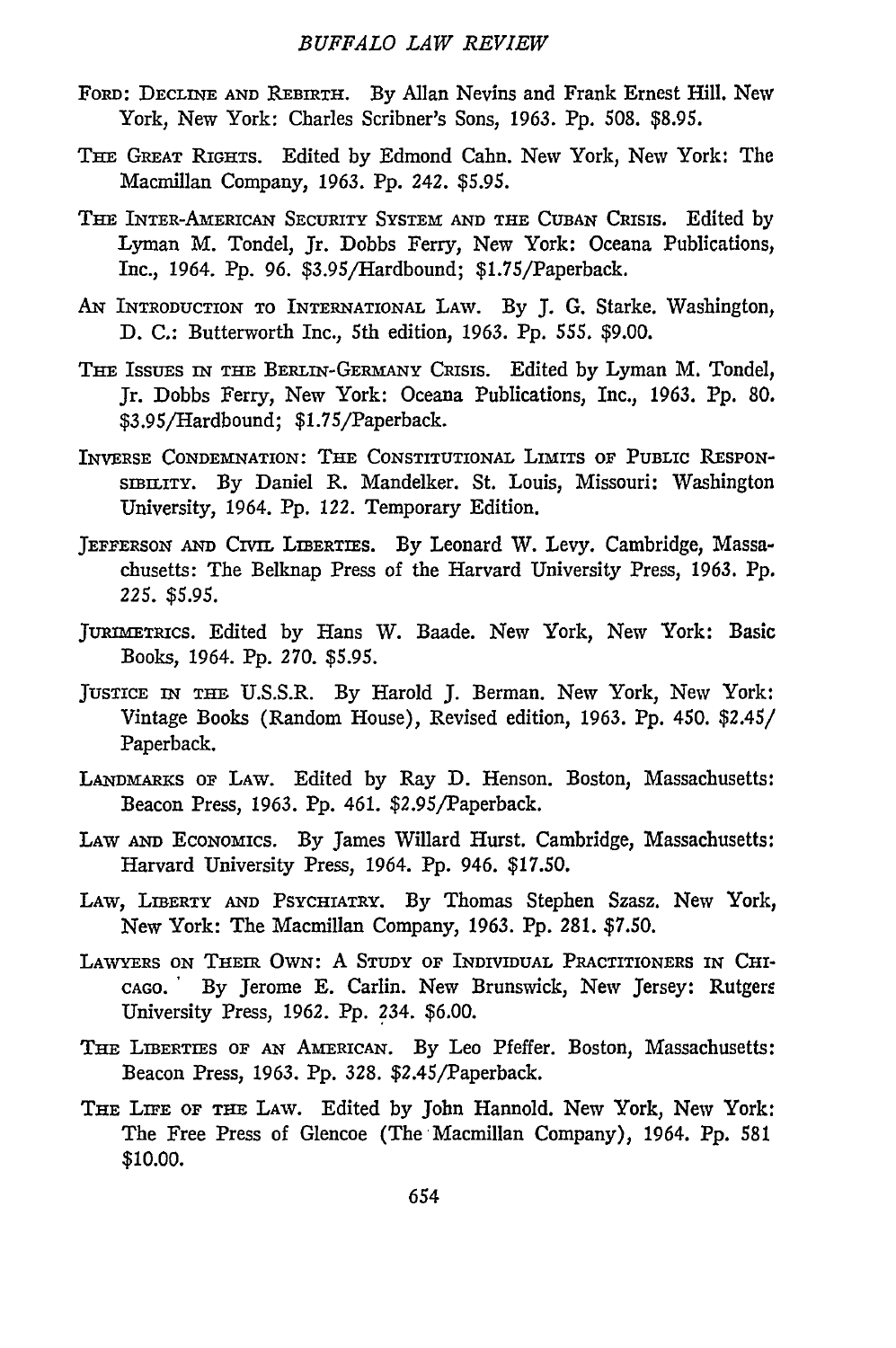## *BOOKS RECEIVED*

- NATURAL LAW **AND** MODERN SOCIETY. Introduced by John Cogley. Cleveland, Ohio: World Publishing Company, 1963. Pp. 251. \$4.00.
- NEw YORK CIVIL PRACTICE. By Jack B. Weinstein, Harold L. Korn, and Arthur R. Miller. New York, New York: Matthew Bender & Company, Volumes I-III, 1963.
- POWER, CORRUPTION, AND RECTITUDE. By Harold D. Lasswell and Arnold Rogow. Englewood Cliffs, New Jersey: Prentice-Hall, Inc., 1963. Pp. **138. \$6.00.**
- THE ROLE **OF THE UNITED** NATIONS IN THE CONGO. Edited by Lyman M. Tondel, Jr. Dobbs Ferry, New York: Oceana Publications, Inc., 1963. Pp. 137. \$3.95/Hardbound; \$1.75/Paperback.
- SECURED TRANSACTIONS IN **CODE AND** NON-CODE STATES. By Lester **E.** Dennon. New York, New York: Practising Law Institute, 1963. Pp. 336. \$6.00.
- THE SPIRIT OF THE COMMON LAW. By Roscoe Pound. Boston, Massachusetts: Beacon Press, 1963. Pp. 224. \$1.75/Paperback.
- SUPPRESSED BooKs. By Alec Craig. Cleveland, Ohio: The World Publishing Company, American edition, 1963. **Pp.** 285. \$6.00.
- THE TRIUMPH **OF** CONSERVATISM. By Gabriel Kolko. New York, New York: The Free Press of Glencoe (The Macmillan Company), 1963. Pp. 344. **\$7.50.**
- **URBAN** RENEWAL POLITICS. By Harold Kaplan. New York, New York: Columbia University Press, 1963. Pp. 219. \$6.75.
- ZONING LAw **AND** PRACTICE IN NEW YORK **STATE.** By Robert M. Anderson. Rochester, New York: The Lawyers Co-operative Publishing Company, 1963. Pp. 1187. \$22.50.